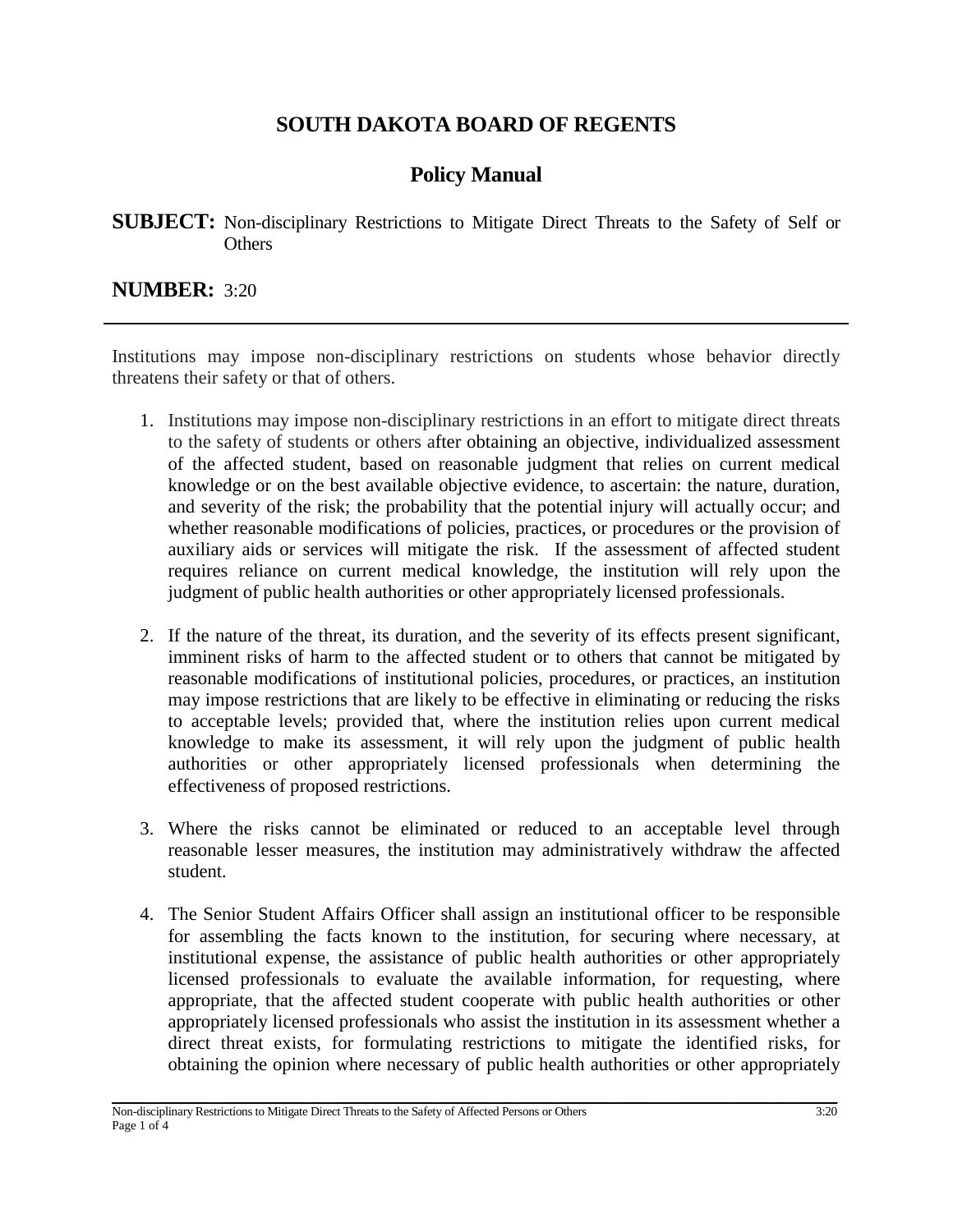licensed professionals whether the restrictions are likely to be effective in eliminating or reducing the risks to acceptable levels, and for presenting the facts and recommendations to a review panel charged with determining whether non-disciplinary restrictions may be necessary to eliminate or to reduce the threat to the safety of the student or of others.

If the affected student declines to cooperate with public health authorities or other appropriately licensed professionals who assist the institution in its assessment whether a direct threat exists, the institutional officer shall ask the public health authorities or other appropriately licensed professionals to provide advice based upon the information available to the institution.

- 5. The Senior Student Affairs Officer may impose interim non-disciplinary restrictions, up to or including administrative suspensions, where there appears to be a direct threat to the safety of the affected student or others.
- 6. The Senior Student Affairs Officer shall convene a panel of three persons to consider whether imposition of non-disciplinary restrictions may be necessary. The chair of the panel shall have a background that is appropriate to the assessment of the risk presented by the student's behavior.
- 7. The review panel will assemble promptly, after notifying the affected student that it will consider imposing non-disciplinary restrictions and providing the student an opportunity to attend the panel meeting and to address the panel. Where an interim non-disciplinary suspension has been imposed, the review panel will convene within 72 hours of that action.
- 8. The institutional officer designated pursuant to § 5 above, shall present to the review panel the information and recommendations that the institution believes warrants imposition of non-disciplinary restrictions. The affected student will have the opportunity to be present during such presentations, to ask questions and to present additional facts or, where relevant, professional opinions, formulated after an individualized assessment of the student, by public health officials or by appropriately licensed professionals of the student's choosing. The affected student may be accompanied by a representative of the student's choice, who may advise the student, but who shall not speak on the student's behalf.
- 9. The panel review is not a contested case and will not be conducted pursuant to rules of civil procedure or according to rules of evidence.
- 10. The review panel will retire to deliberate in private, and neither the affected student nor the student's representative will be entitled to observe its deliberations. The review panel will issue written findings and recommendations to the Senior Student Affairs Officer.
- 11. If the review panel recommends restrictions, the Senior Student Affairs Officer may impose the recommended non-disciplinary restrictions.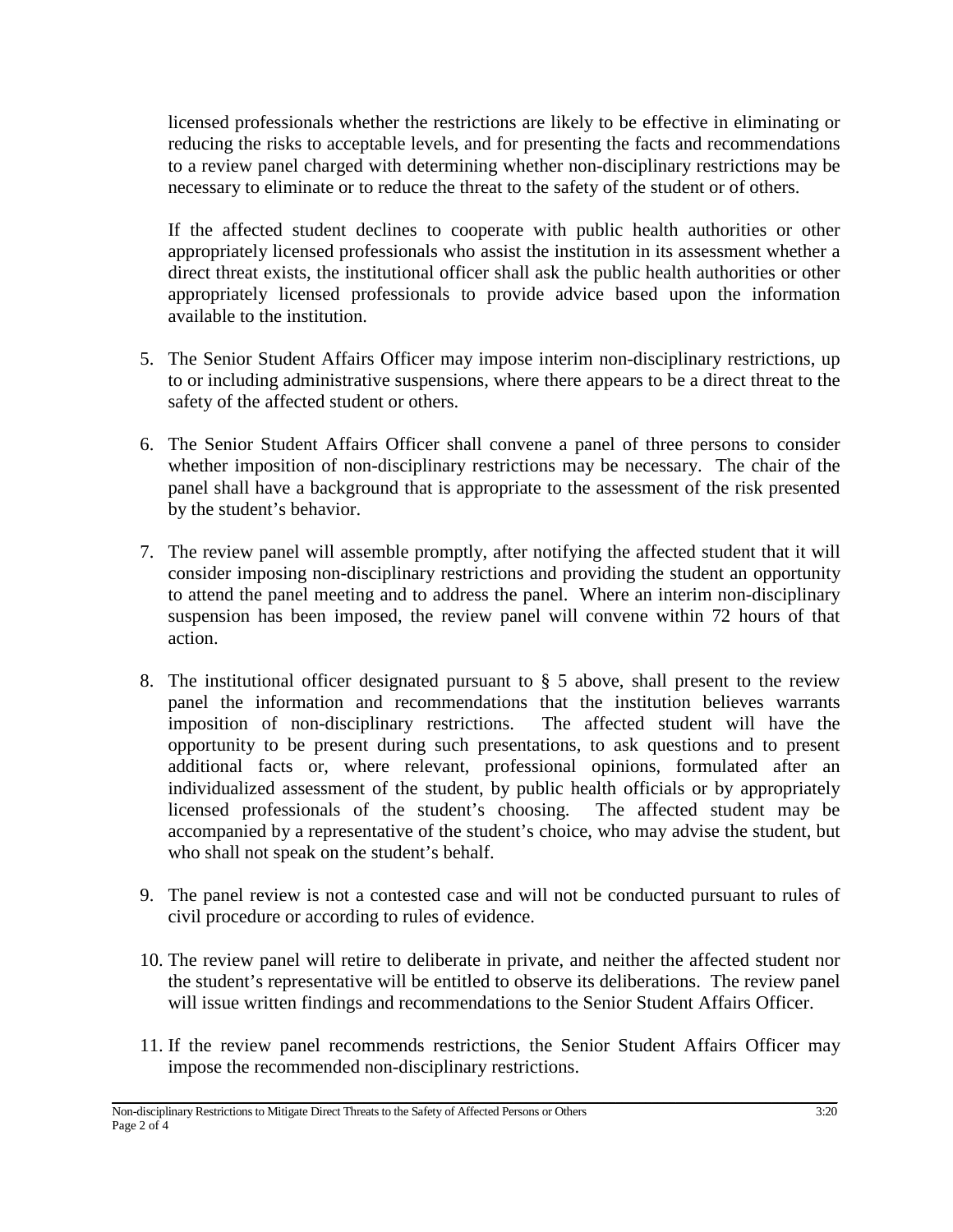- 12. If the restrictions include a non-disciplinary administrative suspension, provision shall be made to allow the affected student to reapply for admission once the student is able to establish that the student no longer poses a direct threat of harm to himself, herself or others. A student who has been withdrawn administratively under this policy may also be restricted from communicating with faculty, staff or other students, using institutional communications systems, entering institutional grounds or facilities or attending institutional events.
- 13. Students may appeal decisions taken under this policy to the institutional Chief Academic Officer. Appeals are limited to the questions:
	- A. Whether restrictions were imposed without providing the student notice of the opportunity to be present during review panel meetings, to ask questions, to present additional facts or relevant professional opinions and to do so with the advice of a representative of the student's choice;
	- B. Whether restrictions were based upon an objective, individualized assessment of the student's behavior; or
	- C. Whether restrictions were based upon reasonable judgment reliant on current medical knowledge or on the best available objective evidence to the effect:
		- 1). that the nature of the threat, its duration and the severity of its effects presented a significant risk of harm to the affected student or to others;
		- 2) that the threat could not be mitigated by reasonable modifications of institutional policies, procedures, or practices; and
		- 3). that the restrictions were likely to be effective in eliminating or reducing the risks to acceptable levels.
- 14. The institutional Chief Academic Officer shall review the materials assembled by the panel to determine whether its findings and recommended restrictions were based upon substantial evidence.
	- A. If the Chief Academic Officer concludes that findings and recommended restrictions were based upon substantial evidence, the Chief Academic Officer shall inform the student that the appeal has been denied.
	- B. If the Chief Academic Officer concludes that findings and recommended restrictions were not based upon substantial evidence, the Chief Academic Officer shall require that a new review panel be constituted and that the

**\_\_\_\_\_\_\_\_\_\_\_\_\_\_\_\_\_\_\_\_\_\_\_\_\_\_\_\_\_\_\_\_\_\_\_\_\_\_\_\_\_\_\_\_\_\_\_\_\_\_\_\_\_\_\_\_\_\_\_\_\_\_\_\_\_\_\_\_\_\_\_\_\_\_\_\_\_\_\_\_\_\_\_\_\_\_\_\_\_\_\_\_\_\_\_\_\_\_\_\_\_\_\_\_\_\_\_\_\_\_\_\_\_\_\_\_\_\_\_\_\_** Non-disciplinary Restrictions to Mitigate Direct Threats to the Safety of Affected Persons or Others 3:20 Page 3 of 4